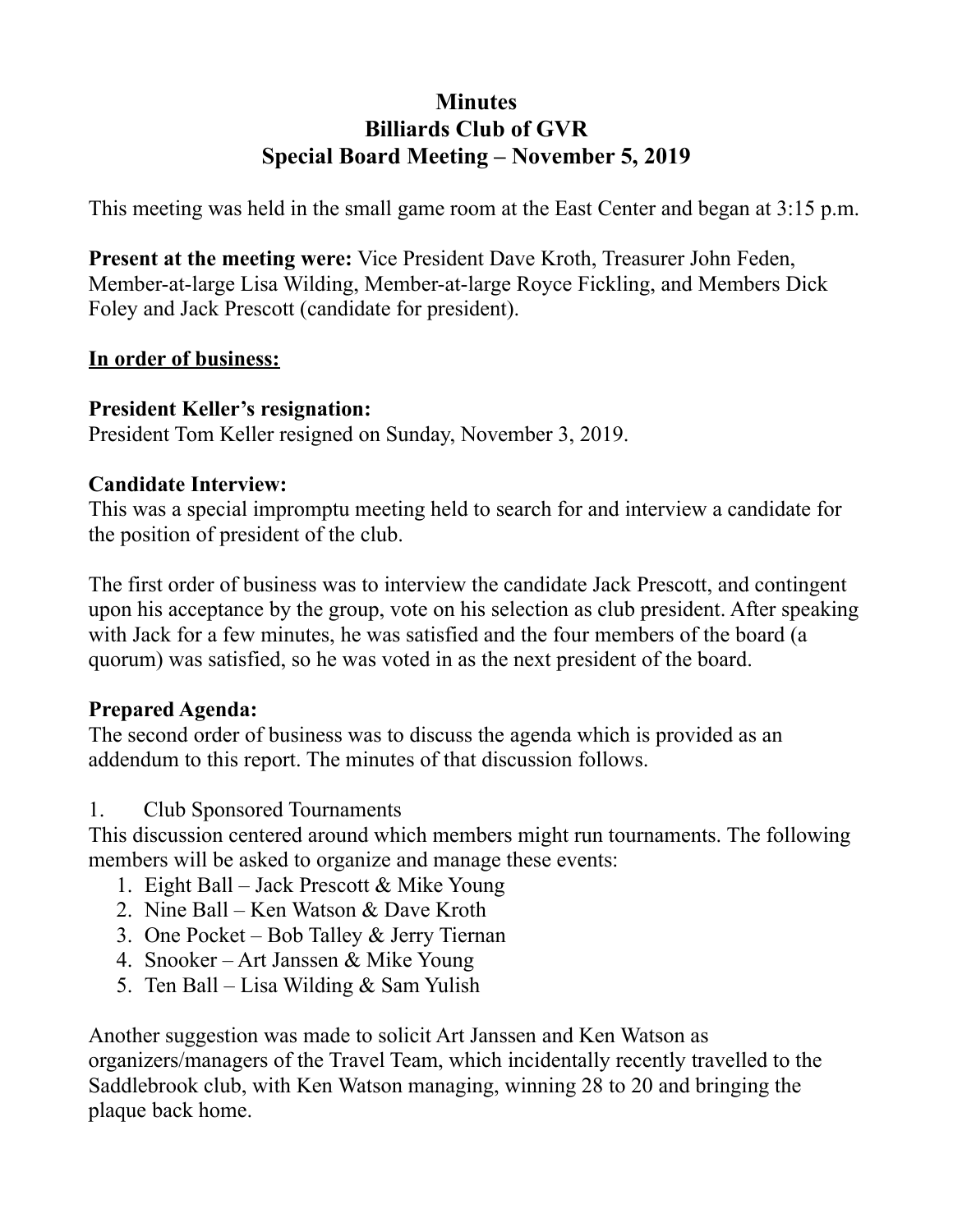# 2. Maintenance Contacts in Each Hall

It was decided that Harry Clark, East Center, and Bob Talley, Desert Hills will be asked to fill the roles of contacts for maintenance issues. When issues arise with equipment, these players will contact Dave Kroth, chair of the maintenance committee, to handle the issue and contact the GVR representative to get the issue resolved. Dave is also the contact for the West Center hall.

## 3. Senior Games Managers

This item is still an open one as after an email to solicit a member(s) was sent to the membership, no one has responded. If another email produces no response, GVR (Miles Waterbury) will be notified that we have no one to organize and manage the tournaments. We could also advertise on the club website for members to do this.

4. To bring the new president up to speed on the management of the club, Royce will provide Jack with access to the club Bylaws and roster. Both documents are available on the website with the roster password-protected and available only to members of the board. Secretary Sharon Fickes will prepare the required letter to GVR to announce the election of our new president.

5. The suggestion was made to advertise the board and new president on the website and in the GVR e-blasts. No one on the board has experience in advertising, so Royce will try to recruit help with this task.

6. The working relationship with GVR was explained to Jack wherein the club has two members of the board who will represent the club with GVR. These members will represent the club to present capital project requests as well as on other issues that arise. Lisa will introduce Jack to Melanie Stephensen. Jack and Lisa will be the members responsible for maintaining the good working relationship with GVR.

7. Capital projects discussed were new lights for the West Center and East Center halls and new balls for Desert Hills. These need to be further discussed at a full board meeting.

8. The annual party will be scheduled by Lisa. Also needed is someone to do the planning and food purchasing and preparation. Dick Foley will help with that recruitment effort.

9. The club website is being updated by Royce, but will need to be reviewed by someone else, preferably by a committee of non-board members.

10. The club Bylaws need to be updated and refreshed.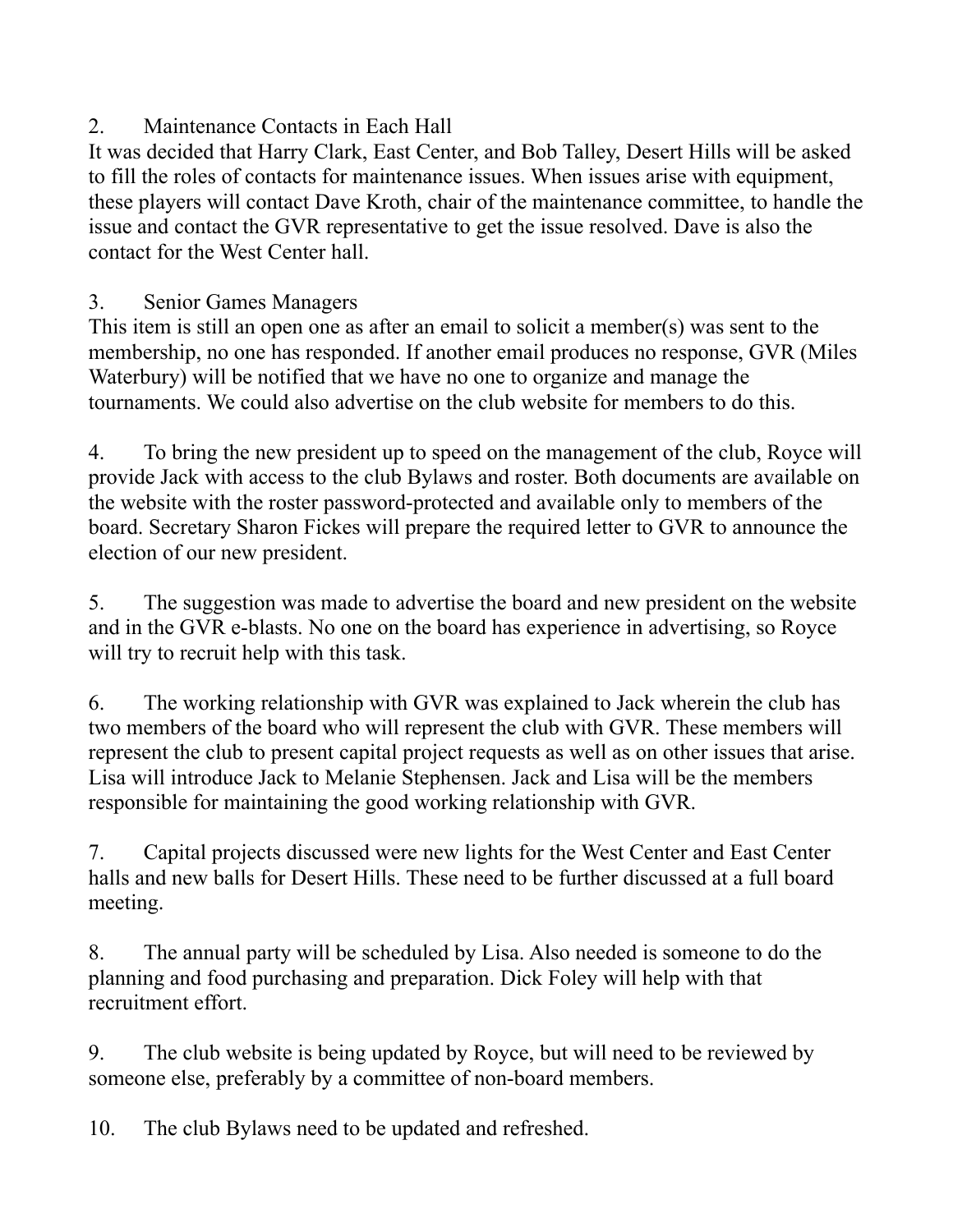#### **Agenda for Conference with Club Board Members and Jack Prescott, Candidate for Club President November 5, 2019**

- 1. Club Sponsored Tournaments
	- i. Need to recruit tournament managers, get commitment
	- ii. Need recruiter
	- iii. Prospects: Sam Yulish, Art Janssen, Dave Kroth, Mike Young?
	- iv. Hold meetings with prospective managers
- 2. Maintenance Chair Recruitment & Assignment (Dave Kroth)
	- i. Need to recruit maintenance contacts for each pool hall
	- ii. Need recruiter
	- iii. Dave Kroth's role as Maintenance chair to continue?
- 3. Senior Games Managers
	- i. Need to recruit tournament managers, get commitment
	- ii. Need recruiter
	- iii. Notify GVR Senior Games contact of name(s)
- 4. Need to Advertise Board Members
	- i. Need to recruit help, get commitment (Mike Young?)
	- ii. Need recruiter
	- iii. Develop advertising strategy, separate meeting of board
- 5. Working relationship with GVR
	- i. Describe how relationship works
	- ii. Plan to introduce Jack to Melanie Stephenson Lisa?
	- iii. Minor materials, e.g. chalk, house cues for each hall
- 6. Projects to be proposed to GVR
	- i. Capital projects need separate meeting of the board
	- ii. Minor projects for proposal to Melanie Stephenson
- 7. Working relationship with GVR
	- i. Describe how relationship works
	- ii. Plan to introduce Jack to Melanie Stephenson Lisa?
	- iii. Assign club-to-GVR contacts, introduce to Melanie
	- 8. Annual club budget
		- i. Report by treasurer John Feden